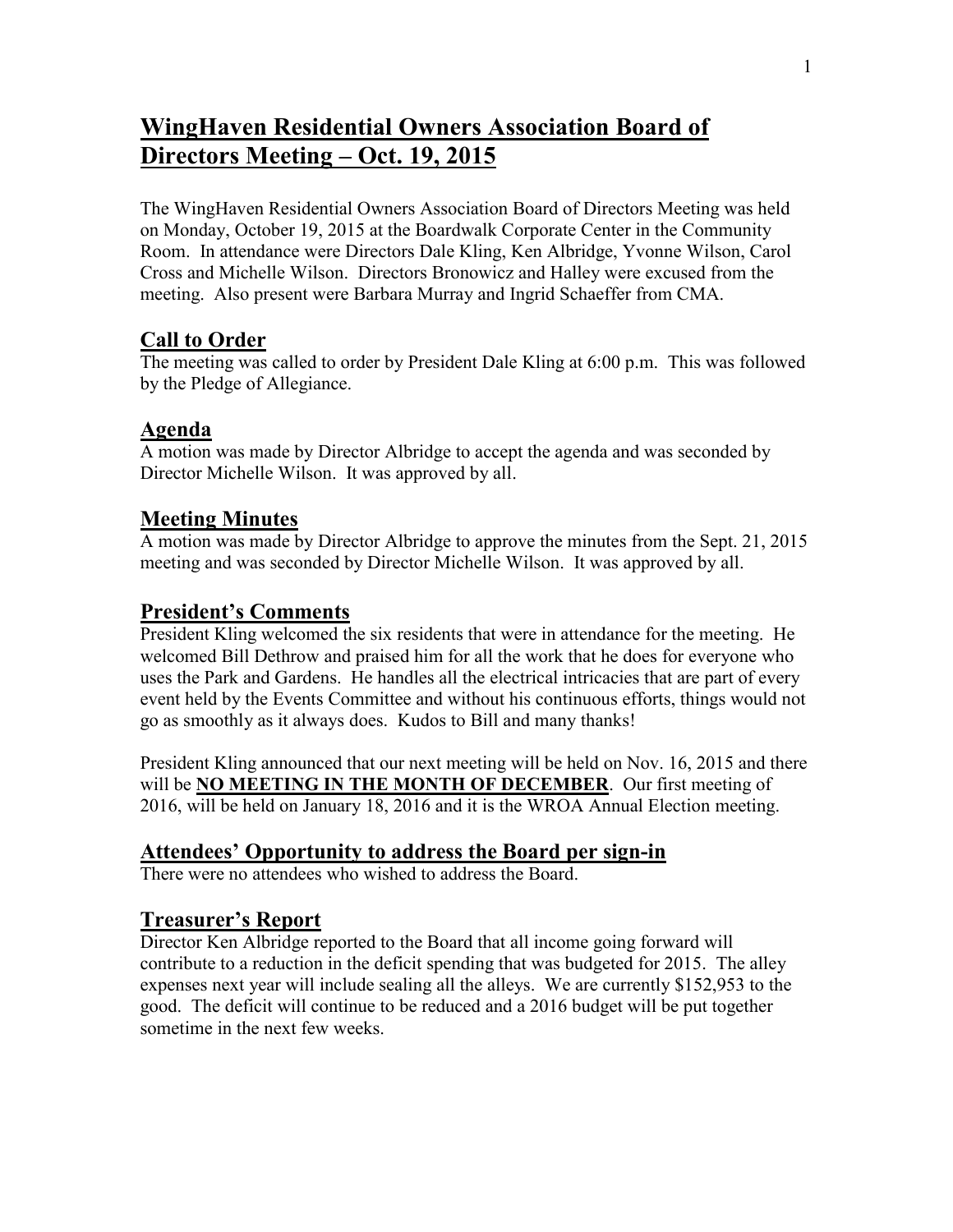## **Management Report**

Fourteen violation letters were sent out to residents and eighteen residents are with the attorney. \$1,200 has been collected this month from past due accounts.

#### **Committee Reports**

#### **Events**

Director Cross reported that three people rode in the last Bike Ride. There were around 400 kids who attended the Annual Trunk or Treat held at the MidWest Bank parking lot. Betty Kling reported the Committee has received \$11,778.76 in donations and the expenses were \$21,594.65. The budget of \$15,000 is working as long as the committee continues to get donations. On Dec. 6, 2015, there will be a 'Gingerbread House Soiree', where gingerbread houses will be judged, there will be a pre-party and many of the sponsors will be there. It will be held at the Berkshire Hathaway office in Lakeshire.

There are plans being made to research a new pathway (walkway) to make it easier for the bands playing at the Amphitheatre to move their equipment in and out. Bill is also going to get bids for electrical panels for power during an event.

#### **Beautification**

Director Michelle Wilson reported that landscaping is being installed at the Tot Lot today along with benches and tables. Terry Runyon donated the seed, straw and labor to finish the area around the Tot Lot.

#### **Grounds**

Charlie Nager reported that Boardwalk Gardens has one more lot to be sodded and then work will begin on the water filtration system.

The City of O'Fallon has put together a report titled "A Predictable Pattern of Losses" regarding the Emerald Ash Borer and the O'Fallon Community. It list an 'Option A' which suggest a seven year period to remove and replace the trees and an 'Option B' that covers a four year period. Charlie Nager, the grounds chairman, met with Terry Runyon and he recommended plan B.

#### **Unfinished Business**

The Board discussed the request from Lori VanHouten to see if there could be 'no parking' signs or yellow painted curbs put on Rolling Thunder on the curve near the Park and Gardens. Director Halley will meet with Bill Warner and Director Yvonne Wilson will meet with Korey Sheets (City Engineer) and get back to Lori. The Board discussed some options regarding the slope behind the garden area and a motion was made.

 **MOTION –** a motion was made by Director Michelle Wilson to approve the cost of \$950 for Runyon Company to double core aerate and broadcast a turf type fescue grass seed on the hillside on Rolling Thunder adjacent to the garden area. No one seconded the motion, therefore, it died for lack of a second. The motion did not carry.